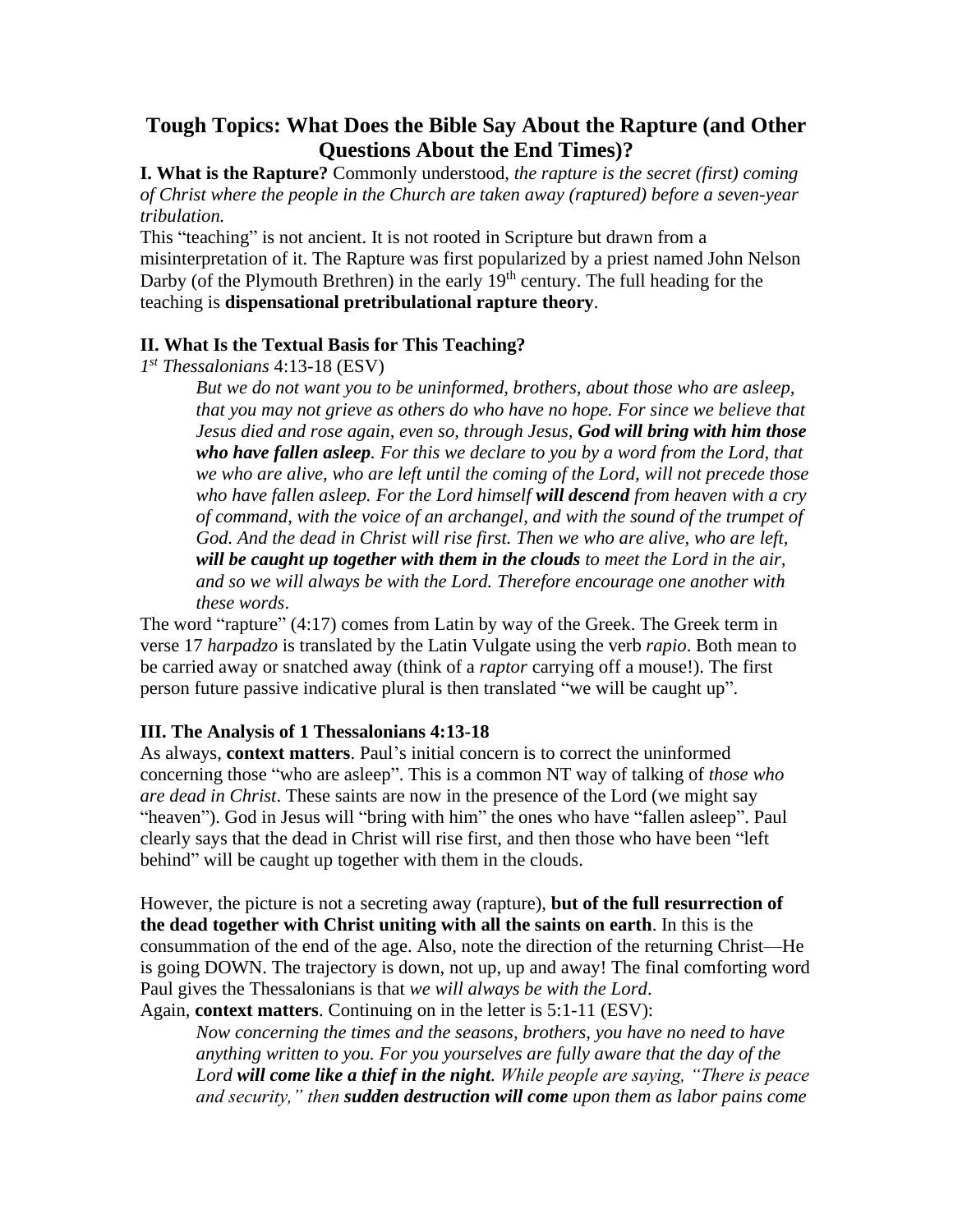*upon a pregnant woman, and they will not escape. But you are not in darkness, brothers, for that day to surprise you like a thief. For you are all children of light, children of the day. We are not of the night or of the darkness. So then let us not sleep, as others do, but let us keep awake and be sober. For those who sleep, sleep at night, and those who get drunk, are drunk at night. But since we belong to the day, let us be sober, having put on the breastplate of faith and love,*  and for a helmet the hope of salvation. For God has not destined us for wrath, but *to obtain salvation through our Lord Jesus Christ, who died for us so that whether we are awake or asleep we might live with him. Therefore encourage one another and build one another up, just as you are doing.*

Now we have another part of Paul's picture. The "end" will come suddenly and without any warning. There is no sense here of a intermediate period of tribulation. The apostate will receive "sudden destruction". But those in Christ are not to fear because we are "children of the day". While some of this may support a "rapture", remember—Christ will come with a cry of command, with a voice of an archangel, with the sound of "the trumpet of God". So, **there is nothing here that warrants a "secret" coming or a snatching away**. Christ will come publicly, visibly, and every eye will see and ear will hear Him in His return.

But what about those who are not in Christ, but are "in darkness"?

#### **IV. Other Scriptures to Consider in the "Rapture" Teaching**

First to consider is St. Paul's writing to the same group of Christians around the same time, *2 Thessalonians* 2 (ESV):

*Now concerning the coming of our Lord Jesus Christ and our being gathered together to him, we ask you, brothers, not to be quickly shaken in mind or alarmed, either by a spirit or a spoken word, or a letter seeming to be from us, to the effect that the day of the Lord has come. Let no one deceive you in any way. For that day will not come, unless the rebellion comes first, and the man of lawlessness is revealed, the son of destruction, who opposes and exalts himself against every so-called god or object of worship, so that he takes his seat in the temple of God, proclaiming himself to be God. Do you not remember that when I was still with you I told you these things? And you know what is restraining him now so that he may be revealed in his time. For the mystery of lawlessness is already at work. Only he who now restrains it will do so until he is out of the way. And then the lawless one will be revealed, whom the Lord Jesus will kill with the breath of his mouth and bring to nothing by the appearance of his coming. The coming of the lawless one is by the activity of Satan with all power and false signs and wonders, and with all wicked deception for those who are perishing, because they refused to love the truth and so be saved. Therefore God sends them a strong delusion, so that they may believe what is false, in order that all may be condemned who did not believe the truth but had pleasure in unrighteousness*.

So, while the end will be sudden, it will be public, there will also be signs and wonders that will take place. There will be a "son of destruction" who will do "false signs and wonders" in order to deceive those who are perishing. Note the concern here: *some fear that the day of the Lord has already happened*. Putting both of these pictures together, we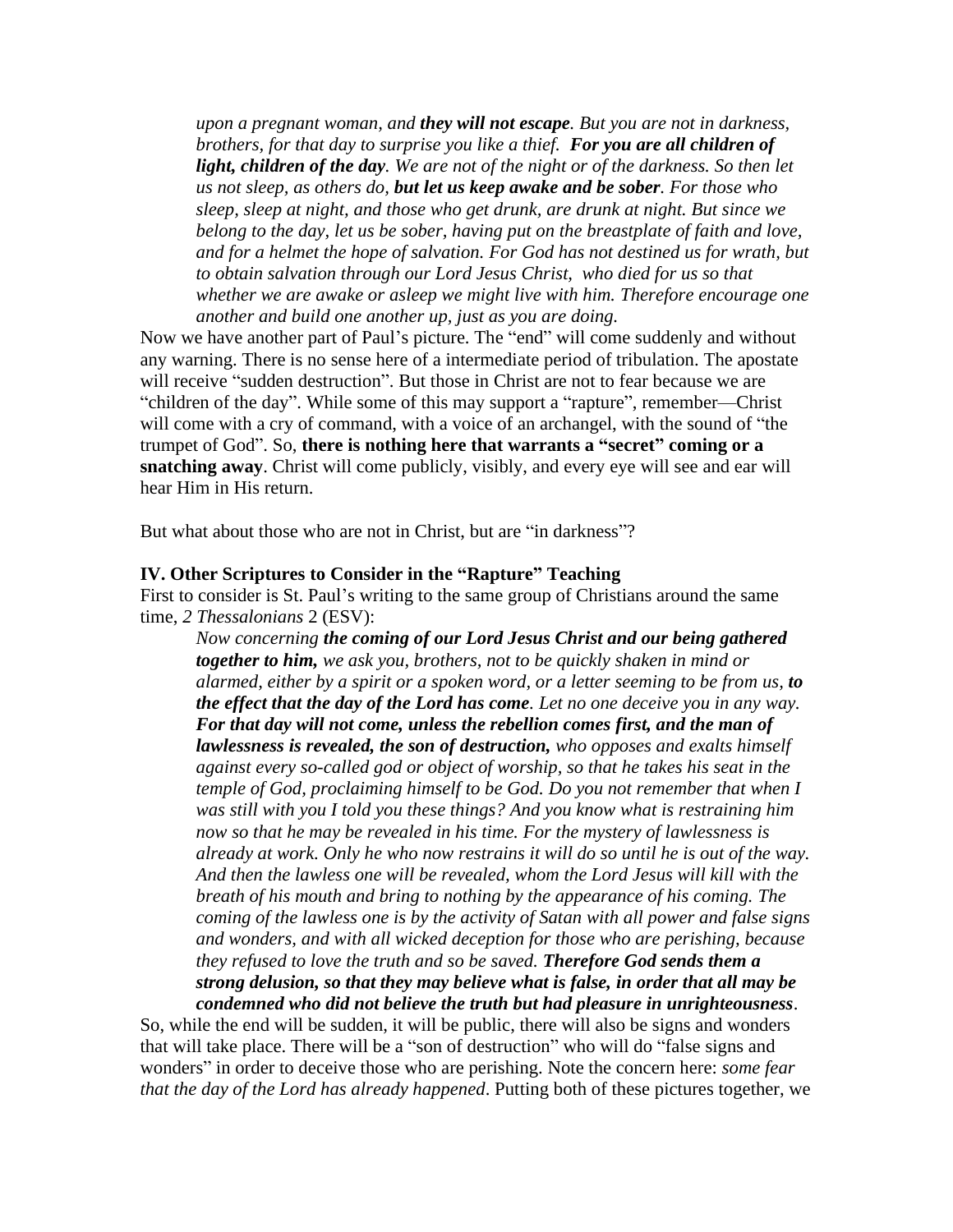can absolutely rule out any type of preliminary secret coming of Jesus and a rapturing of the saints. Instead, the end will happen all at once, and it will happen in the open.

A few other Scriptures to consider. *Matthew* 24:40-41 (ESV):

*Then two men will be in the field; one will be taken and one left. Two women will be grinding at the mill; one will be taken and one left*.

Wait! That sure seems like there is some kind of rapture! One is "taken and the other left"! You've been had, you Lutheran heretic!

Not so fast. Again, **context matters**…as in the nearer, fuller context. 24:34ff (ESV):

*"But concerning that day and hour no one knows, not even the angels of heaven, nor the Son, but the Father only. For as were the days of Noah, so will be the coming of the Son of Man. For as in those days before the flood they were eating and drinking, marrying and giving in marriage, until the day when Noah entered the ark, and they were unaware until the flood came and swept them all away, so will be the coming of the Son of Man. Then two men will be in the field; one will be taken and one left. Two women will be grinding at the mill; one will be taken and one left. Therefore, stay awake, for you do not know on what day your Lord is coming."*

Using the flood as example, the one who is "raptured" is the one swept away in judgment! The one "left behind" is like that of Noah and his family, preserved in the ark, saved from destruction. As also St. Paul admonishes, Jesus says to stay awake. Be sober and watchful. Not to detect the timing **but to be ready for the sudden and public coming of the Lord**.

**V. What Does the Bible Clearly Teach Concerning the Return of Jesus?**  So, the Day of the Lord will take place at ONE TIME. One of the hallmarks of the Rapture is that there is a first **secret** second coming and then a final **public** second coming. AND IN BETWEEN THE APOSTATE HAVE A SECOND CHANCE FOR SALVATION. But there is nothing in Scripture that speaks of a "second chance" for salvation after Jesus returns/reappears.

Consider the words of Jesus. *Matthew* 25:31-46 (ESV):

*"When the Son of Man comes in his glory, and all the angels with him, then he will sit on his glorious throne. Before him will be gathered all the nations, and he will separate people one from another as a shepherd separates the sheep from the goats. And he will place the sheep on his right, but the goats on the left. Then the King will say to those on his right, 'Come, you who are blessed by my Father, inherit the kingdom prepared for you from the foundation of the world. For I was hungry and you gave me food, I was thirsty and you gave me drink, I was a stranger and you welcomed me, I was naked and you clothed me, I was sick and you visited me, I was in prison and you came to me.' Then the righteous will answer him, saying, 'Lord, when did we see you hungry and feed you, or thirsty and give you drink? And when did we see you a stranger and welcome you, or naked and clothe you? And when did we see you sick or in prison and visit you?' And the King will answer them, 'Truly, I say to you, as you did it to one of the least of these my brothers, you did it to me.'*